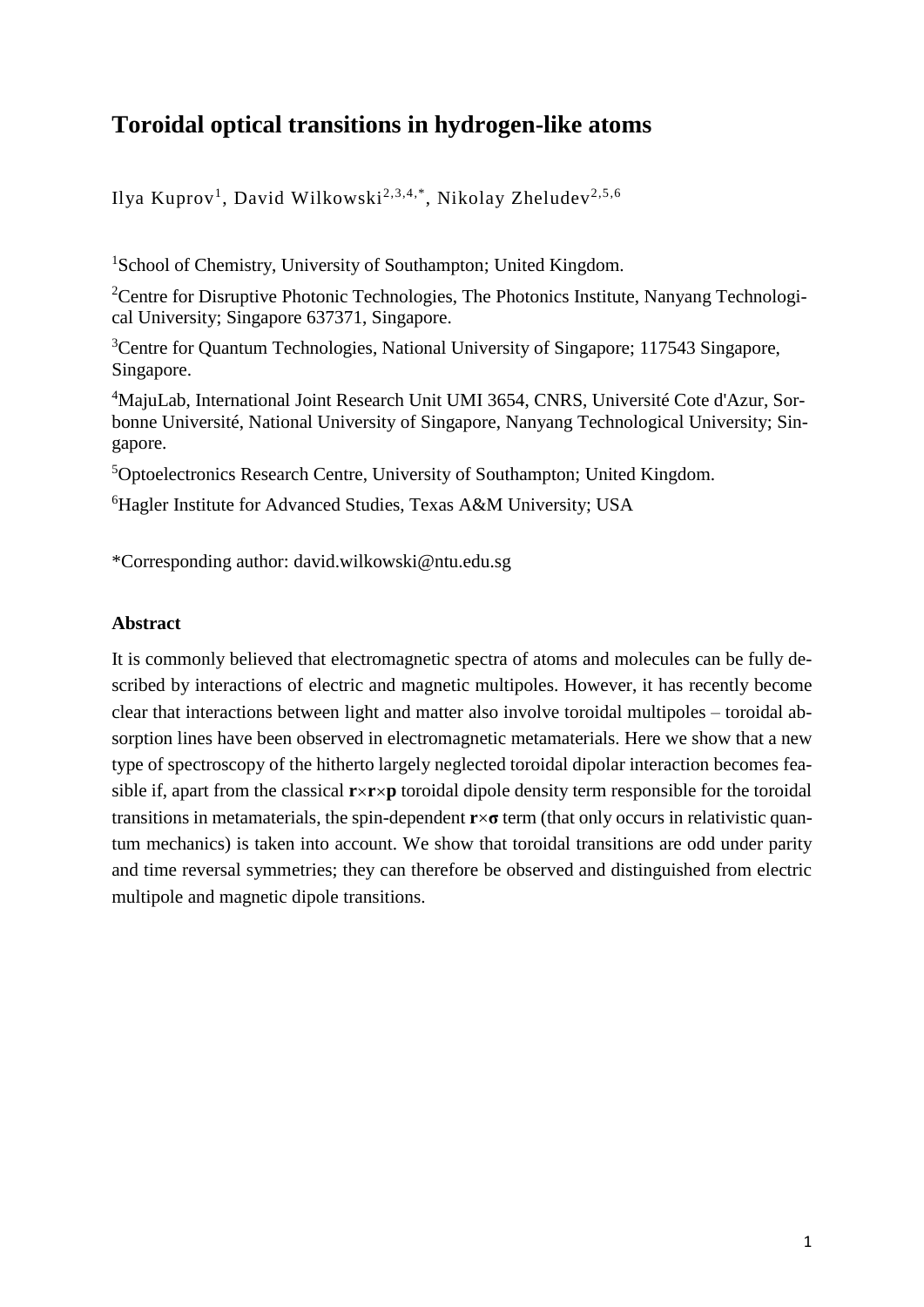## **Main text**

The description of electromagnetic properties of matter traditionally involves multipole expansions (*1,2*) that are widely used in the study of biological, chemical, atomic, and subatomic phenomena where electromagnetic processes are described by electric and magnetic multipoles arising from moving charges and current loops. Toroidal multipoles (*3*), generated by currents flowing on toroidal surfaces, constitute the rarely acknowledged third independent family of vector potential sources; they provide distinct and significant contributions to electromagnetic properties of matter.

Static toroidal dipoles (Fig. 1, top right) were introduced in 1957 by Zeldovich (*4*); they are found in magnetic materials (*5*), atomic nuclei (*6*), single molecule magnets (*7*), fullerenes (8) and in solid state physics (*8*). Dynamic toroidal dipoles with oscillating currents interact with oscillating electromagnetic fields, and thus contribute to optical properties of matter. They were first observed in artificial metamaterials (*9*); in recent years, they made appearances in various forms of artificially structured matter across the electromagnetic spectrum (*10*): nanoparticles (*11*), discussions of noise-resistant quantum devices *(11),* anapoles (*6,12*), dark matter (*13-15*), communication using Aharonov-Bohm effect (*16,17*), electromagnetic reciprocity (*18*) and as contributors to non-radiating charge-current configurations (*16,19*).

Because the work on dynamic toroidal multipoles has so far mainly involved Maxwell electromagnetic metamaterials, the associated spin effects have been overlooked (*9,19*). However, those are unavoidable in quantum mechanical systems, such as atoms and molecules – Dirac's equation only conserves the sum of angular momentum and spin (*20*). In this communication, we consider the possibility of using spin effects to open new toroidal excitation channels in quantum emitters (QE). We demonstrate that photonic excitation of QE based on the non-relativistic toroidal dipole operator **r**×**r**×**p** is exceedingly difficult due to field frequency-curvature mismatch and inconspicuous selection rules. However, the appearance of the spin part **r**×**σ** in the relativistic case eliminates the frequency-curvature problem and yields distinctive selection rules. We identify pairs of energy levels and experimental conditions for which toroidal transitions in hydrogen-like atoms are likely to be detectable.

### **RESULTS**

## **Non-relativistic case: vector potential curvature problem**

The length scale of electronic optical transitions of interest in atomic physics, chemistry, and molecular biology is typically two to four orders of shorter than the wavelength of light. This creates a problem for a hypothetical spectroscopy based on the classical  $\mathbf{r} \times \mathbf{r} \times \mathbf{p}$  toroidal dipole – we demonstrate here that significant electric field curvature is required on the molecular length scale, and that the optimal frequency-wavelength combination for  $\mathbf{r} \times \mathbf{r} \times \mathbf{p}$  spectroscopy is three orders of magnitude away from the constraint imposed by the speed of light.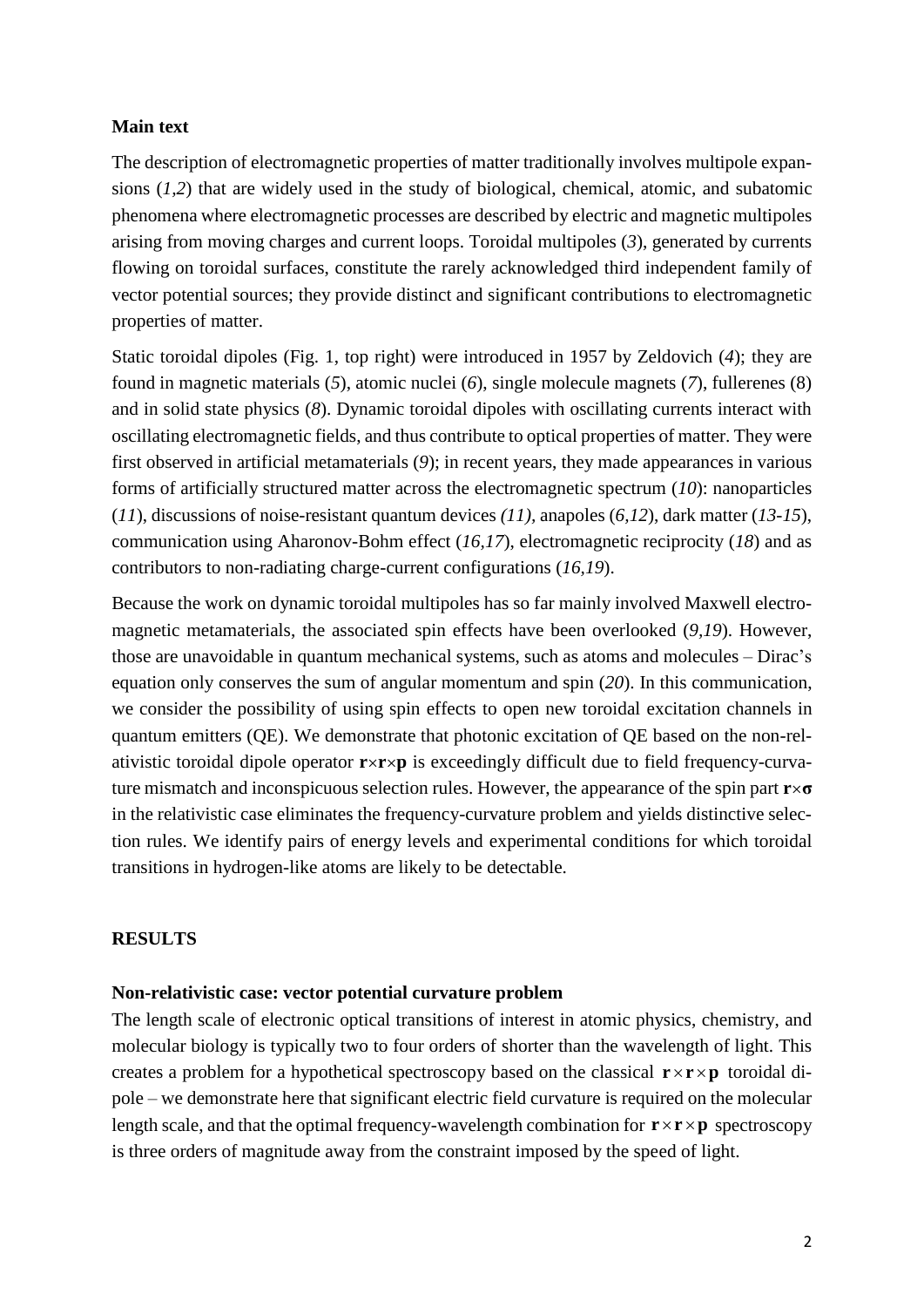For an electron in a scalar potential  $\varphi(\mathbf{r})$  and a vector potential  $\mathbf{A}(\mathbf{r})$ , the Hamiltonian, in the Coulomb gauge, can be split into the background term  $\hat{H}_0$  and the coupling term  $\hat{H}_1$  (1):

$$
\hat{H}_0 = \frac{\mathbf{p}^2}{2m} - e\varphi + \frac{e^2}{2m} \mathbf{A} \cdot \mathbf{A}, \qquad \hat{H}_1 = \frac{e}{m} \mathbf{A} \cdot \mathbf{p}
$$
(1)

where  $m$  is electron mass, and  $e$  is the elementary charge. The two electromagnetic operators appearing in  $\hat{H}_0$  are not interesting to us here – they are purely coordinate operators that cannot contain anything proportional to  $\mathbf{r} \times \mathbf{r} \times \mathbf{p}$ .

In the coupling term  $\hat{H}_1$ , consider an electromagnetic plane wave with a vector potential amplitude  $A_0$  and angular frequency  $\omega$ , travelling in the direction of a unit vector **n**:

$$
\mathbf{A}(\mathbf{r},t) = \mathbf{A}_0 \exp\left[i\left(\omega/c\right)\mathbf{n}\cdot\mathbf{r} - i\omega t\right]
$$
 (2)

The toroidal operator originates in the Taylor expansion of the spatial part:

$$
\exp[i(\omega/c)\mathbf{n}\cdot\mathbf{r}] = 1 + i(\omega/c)\mathbf{n}\cdot\mathbf{r} - (\omega/c)^2(\mathbf{n}\cdot\mathbf{r})^2/2 + ... \tag{3}
$$

for which straightforward vector calculus transformations yield:

$$
(\mathbf{n} \cdot \mathbf{r})^2 \mathbf{p} = \mathbf{r}(\mathbf{r} \cdot \mathbf{p}) - ((\mathbf{n} \times \mathbf{r}) \cdot (\mathbf{n} \times \mathbf{r})) \mathbf{p} - \mathbf{r} \times \mathbf{r} \times \mathbf{p}
$$
 (4)

Although electronic transitions under  $\mathbf{r} \times \mathbf{r} \times \mathbf{p}$  operator are possible – a direct calculation confirms that there are plenty of non-zero transition moments within the orbital structure of any reasonable molecule – the conclusions regarding the sensitivity and selectivity of such transitions are pessimistic. Firstly, there are electric and / or magnetic operators in every irreducible representation of the rotation group, meaning that any allowed  $\mathbf{r} \times \mathbf{r} \times \mathbf{p}$  transition will overlap with an electric or a magnetic transition of exactly the same frequency. Secondly,  $\mathbf{r} \times \mathbf{r} \times \mathbf{p}$  term in the plane wave expansion in Equation (3) is a factor of  $(\omega r/c)^2 = (2\pi r/\lambda)^2$  – here r is the characteristic size of the molecular orbitals in question – weaker than the zero-order term responsible for the electric dipolar interaction, meaning that the transition rate in the Fermi golden rule is a factor of  $(2\pi r/\lambda)^4$  smaller. For common atomic diameters (H: 0.25 Å, Cs: 0.52 Å) and a wavelength in visible or near infrared, we expect a typical  $\mathbf{r} \times \mathbf{r} \times \mathbf{p}$  transition to be a factor of  $10<sup>5</sup>$  to  $10<sup>6</sup>$  weaker than a typical electric dipolar transition.

These are likely the reasons why toroidal transitions have never been observed in chemical spectroscopies. So far, dynamic toroidal excitations have only been seen in metamaterials, where resonant structures with the feature size comparable to the wavelength can be engineered in such a way that  $2\pi r/\lambda \approx 1$ , and the lower order electric and magnetic multipoles suppressed by design (*9,19*).

## **Relativistic case: spin part of the toroidal operator**

We now consider an important difference between Maxwell electromagnetic metamaterials and molecules: the angular momentum  $\mathbf{r} \times \mathbf{p}$  that occurs in the  $\mathbf{r} \times \mathbf{r} \times \mathbf{p}$  is only a constant of motion in the rotation subgroup of the Galilean group. The corresponding invariant in Lorentz and Poincare groups also includes relativistic boosts, leading to the conservation of the sum of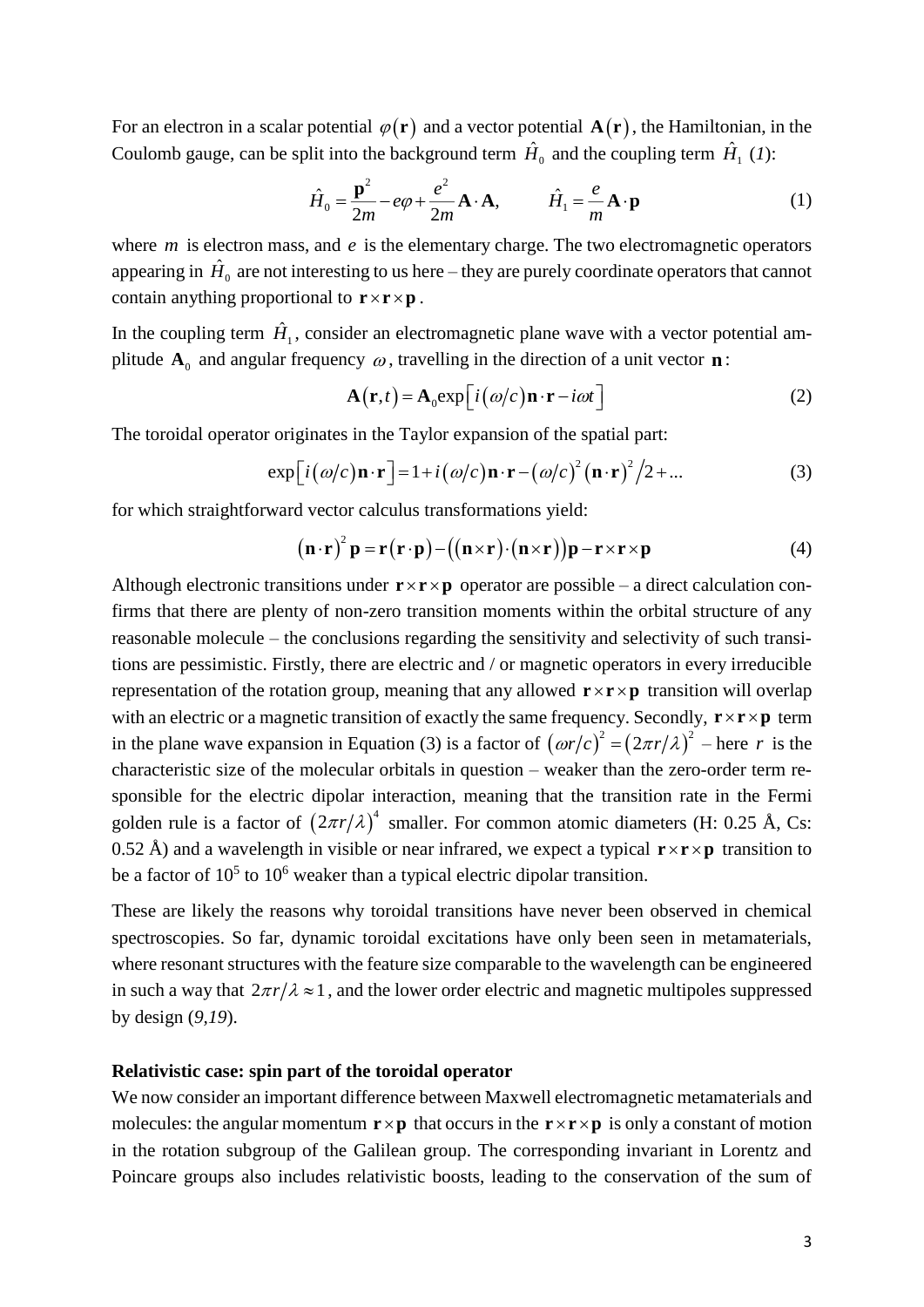angular momentum and spin. The corresponding  $\hbar$  ( $\mathbf{r} \times \boldsymbol{\sigma}$ ) correction to the toroidal operator, where **σ** is a vector of Pauli matrices, deserves a good look.

In the standard derivation of the electromagnetic and spin Hamiltonian by approximate elimination of negative energies from Dirac's equation (*2*), the first occurrence of the **rσ** product is in the angular magnetoelectric (AME) part (*21*) of the gauge invariant form of spin-orbit (SO) coupling:

$$
\hat{H}_{\text{SO+AME}} = -\frac{e\hbar}{4m^2c^2}\boldsymbol{\sigma} \cdot \left[ \left[ \nabla \varphi \right] \times \left( \mathbf{p} + e\mathbf{A} \right) \right] \tag{5}
$$

The conventional spin-orbit term is not interesting to us here – it comes from the scalar potential – but the triple product with the vector potential is easily rearranged into a form that exposes the presence of the spin part of the toroidal operator:

$$
\hat{H}_{\text{AME}} = \frac{e^2 \hbar}{4m^2 c^2} \mathbf{A} \cdot \left[ \left[ \nabla \varphi \right] \times \mathbf{\sigma} \right] \tag{6}
$$

This is directly visible in the special case of a hydrogen-like atom with a nuclear charge *Z* :

$$
\nabla \varphi(r) = -\frac{Ze}{4\pi\varepsilon_0} \frac{\mathbf{r}}{r^3} \tag{7}
$$

where the spin part  $\mathbf{r} \times \boldsymbol{\sigma}$  of the toroidal dipole moment is coupled to the vector potential:

$$
\hat{H}_{\text{AME}} = -\frac{\alpha \mu_{\text{B}}^2}{ec} \frac{Z}{r^3} \mathbf{A} \cdot [\mathbf{r} \times \mathbf{\sigma}] \tag{8}
$$

where  $\alpha$  is the fine structure constant, and  $\mu_B$  is the Bohr magneton. This was previously considered a spin interaction (*21*); the form presented here views it instead as pertaining to the relativistic component of the toroidal dipole moment.

## **Selection rules**

Although the interaction described by Eq (8) is exceedingly weak, its transitions are nonetheless expected to be observable because their selection rules are different from the selection rules associated with electric and magnetic dipoles (Table 1). The corresponding operators are:

$$
\mathbf{d} \propto \mathbf{r}, \quad \mathbf{\mu}_{\rm s} \propto \mathbf{S}, \quad \mathbf{t}_{\rm s} \propto \mathbf{r} \times \mathbf{S} \tag{9}
$$

where **d** stands for electric dipole,  $\mu_s$  stands for the spin part of magnetic dipole,  $t_s$  stands for the spin part of the toroidal dipole, and the electron spin operator is  $S = \hbar \sigma/2$ . In each specific spin-orbit multiplet of a hydrogen-like atom, the total magnetic moment is proportional, by Wigner-Eckart theorem, to the total momentum  $J = L + S$ .

The spin part is critical because  $\Delta m_s = \pm 1$  in combination with  $\Delta L = \pm 1$ , transitions are only excited through the toroidal coupling, and not through electric or magnetic dipole moments.

### **DISCUSSION**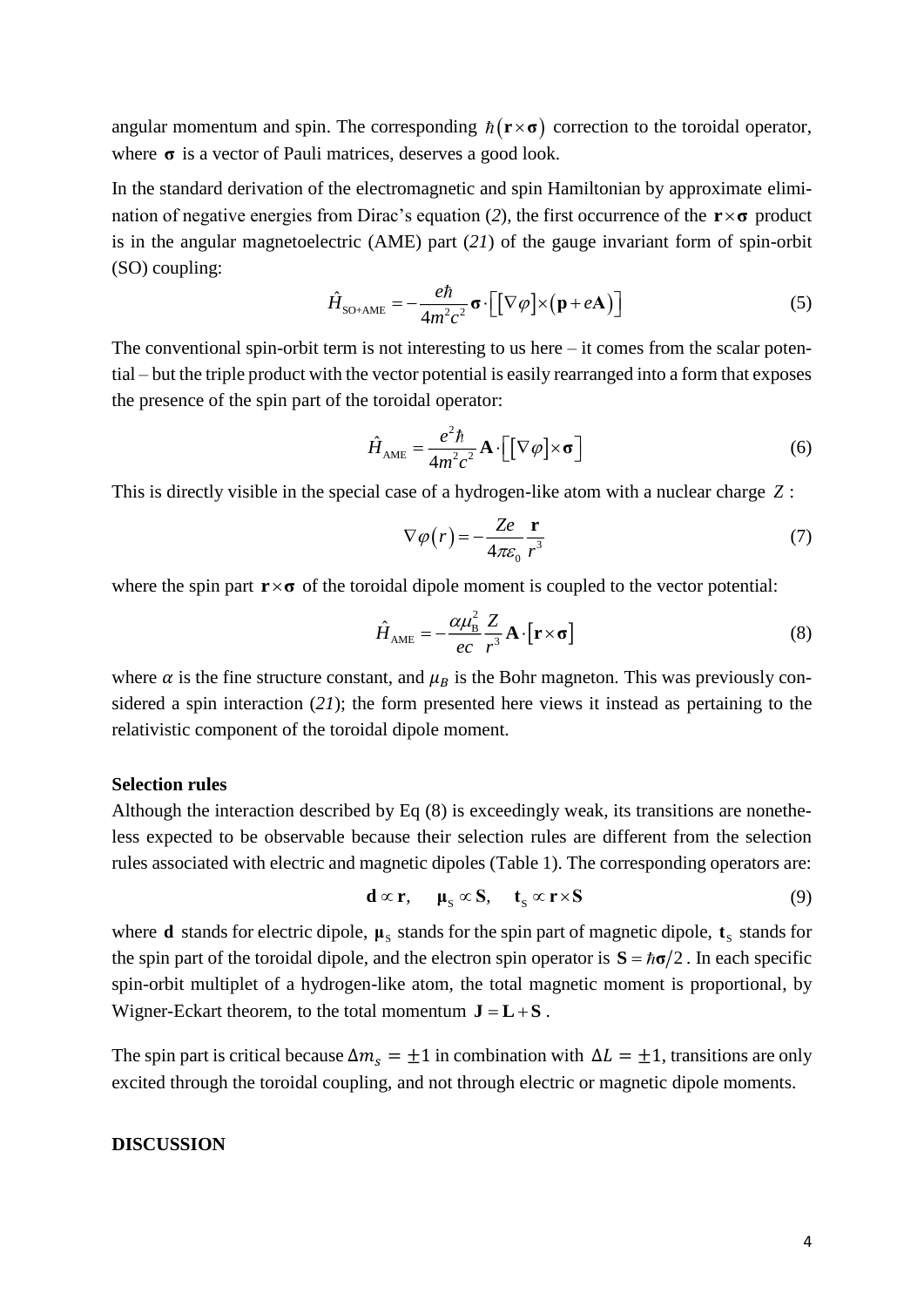We now show that toroidal dipole transitions can be observed in hydrogen-like atoms when the spin projection  $m_s$  is a good quantum number. In practice, this means Paschen-Back regime: strong static magnetic field and weak fine structure interaction. We will skip the consideration of nuclear spin because the transitions in question conserve nuclear spin orientation.

Consider a hydrogen-like atom exposed to a plane electromagnetic wave with circular polarization propagating along the Z axis, here chosen as the quantization axis.  $\mathbf{B} = B\hat{\epsilon}_+$  is the optical magnetic field and  $\hat{\epsilon}_\pm$  is a unit vector corresponding to the two possible signs of circular polarization. The interaction Hamiltonian in Eq (8) becomes:

$$
\hat{H}_{\text{AME}}\left(\hat{\sigma}_{\pm}\right) = \mp \frac{\alpha}{\sqrt{2}} \frac{\mu_{\text{B}}^2}{ec} \frac{Z}{r^3} \frac{B}{k} \left(\rho e^{\pm i\varphi} \sigma_z - z \sigma_{\pm}\right) \tag{10}
$$

where  $\varphi$  is the azimuthal angle,  $\rho$  the radial position operator, k the wavenumber, and  $\sigma_{+} = \sigma_{x} \pm \sigma_{y}$ . The last term is of particular interest because  $z\sigma_{+}$  simultaneously flips the spin and drives spatial orbital transitions with  $\Delta L = \pm 1$ .

Consider now  $n^2S_{1/2} \rightarrow n'^2P_{3/2,1/2}$  transition for which the energies are shown in Fig. 2 as functions of the external static magnetic field  $B_{DC} = B_{DC} \hat{z}$ . The transitions  $|m = 0, m_s =$  $\pm 1/2$ )<sub>g</sub>  $\rightarrow$   $|m = 0, m_s = \pm 1/2$ )<sub>e</sub> (black dashed arrows) are only toroidal dipole allowed.

In a zero magnetic field, spin-orbit coupling partially lifts the excited state degeneracy and makes  $\dot{i}$  a good quantum number (23). This situation is not suitable for observation of toroidal transitions because toroidal transitions then coincide in energy with the much stronger electric dipole ones. However, in strong magnetic fields, orbital and spin quantum numbers again become independent, and toroidal transitions become distinguishable.

State mixing (green arrows in Fig. 2) decreases as  $\varepsilon = \Delta E_F/2\mu_B B_{DC}$ , where  $\Delta E_F$  is the fine structure energy splitting; toroidal transition rate exceeds electric dipolar transition rate when:

$$
\frac{|\langle 0, \pm 1/2 | H_{\text{AME}} | 0, \pm 1/2 \rangle|^2}{\varepsilon^2 |\langle \mp 1, \pm 1/2 | H_{\text{E}} | 0, \pm 1/2 \rangle|^2} \approx \frac{1}{2} \left( \frac{\alpha a_0 k}{\varepsilon} \right)^2 > 1
$$
\n(11)

where  $a_0$  is the Bohr radius, and  $H_E = -d \cdot E$  is the electric dipole Hamiltonian. Thus, the most easily observable toroidal transitions are likely to be those with small  $\Delta E_F$ . For hydrogenlike atoms  $\Delta E_{\rm F} \approx \alpha^4 mc^2 Z^2 / 4n^2$ , which is favourable for light atoms and states with high principal quantum numbers. For actual hydrogen at  $B_{DC} = 5$  T, the inequality in Eq (11) is fulfilled for the  $n' \approx 51$  Rydberg state and above, which may be addressed from  $n = 2$  (Balmer series) with an excitation wavelength around 364 nm. This wavelength is available from standard second harmonic generation laser setups; the fundamental mode may be phase-locked on an optical frequency comb to get a precise and tuneable optical frequency reference.

Although its frequency is now different, the toroidal transition moment is around  $\frac{1}{2}(\alpha a_0 k)^2 \approx$ 2 ⋅ 10<sup>-11</sup> times smaller than the electric dipole transition moment. We therefore propose the following practical measures to make its observation practical: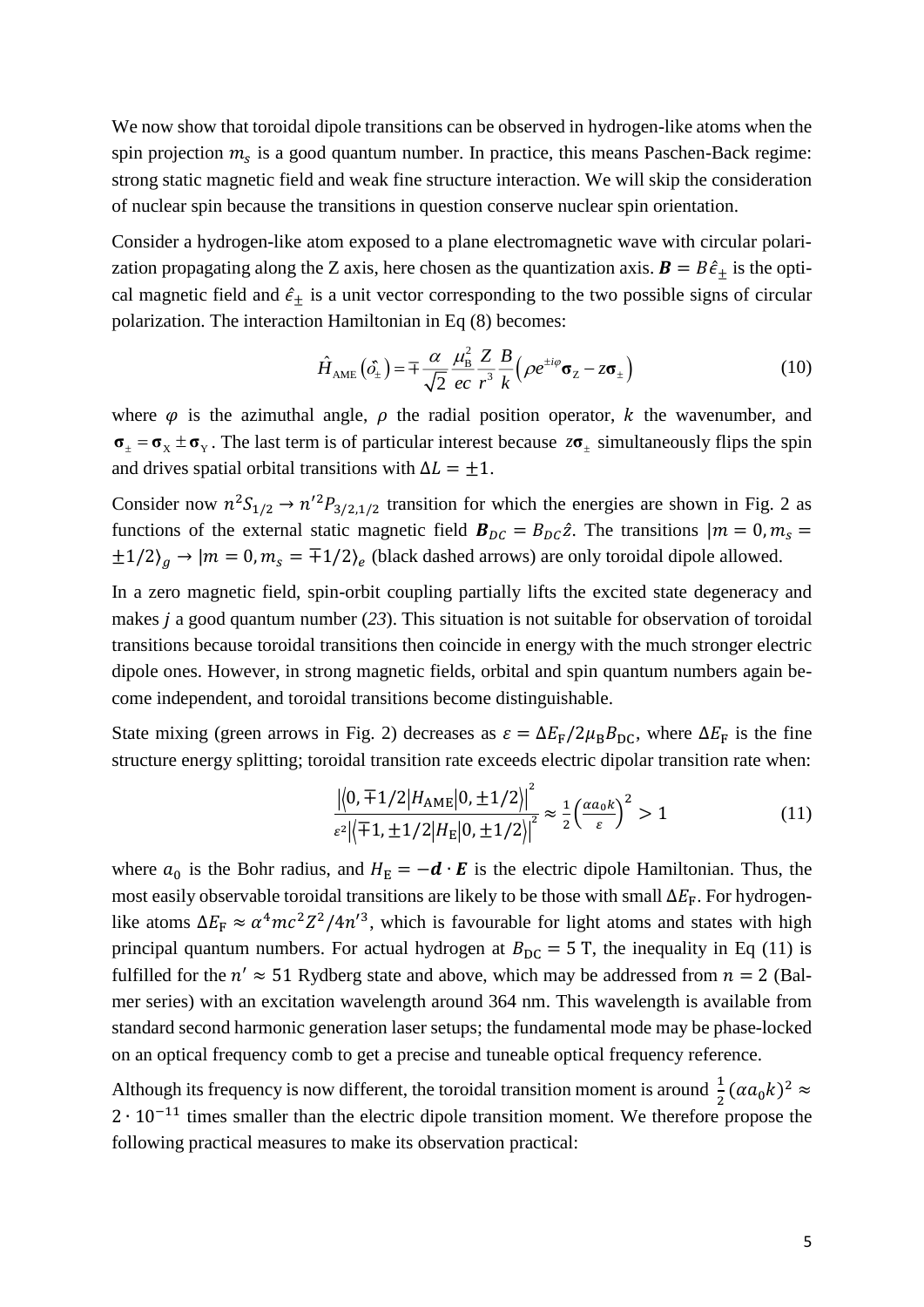- 1. Frequency-modulation spectroscopy should be used to detect the weak resonance against the background signal coming from the off-resonance nearby electric dipole transitions (*24*)
- 2. Because, de-excitation occurs mainly over inelastic electric dipole allowed transitions, appropriate frequency filtering of the fluorescence signal should be performed to remove the spurious signal at the excitation frequency.
- 3. Hydrogen atoms could be replaced by lithium atoms which also have favourable fine structure splitting (*25*). There, we can consider excitations from the fundamental ground state, but deeper into the UV part of the spectrum.
- 4. Toroidal dipole coupling operator is odd under time reversal symmetry. It therefore changes sign under a change of the static magnetic field sign (equivalent to a flip in the light polarization state in Eq  $(10)$ ), whereas the electric dipole operator remains unaffected. Hence, the experiment may be conducted in a differential mode, where the toroidal contribution is extracted from the difference between  $B_{\rm DC}$  > 0 and  $B_{\rm DC}$  < 0.

A similar symmetry argument was made in the early days of weak interaction research – by Yakov Zeldovich, who understood that a nucleus with a spin must also have a toroidal dipole moment (26). For nuclei, this was later confirmed by measuring the anapole moment (a combination of electric and toroidal dipole moments) of caesium nuclei using optical methods (*12*).

# **References**

- 1. P. W. Atkins, R. S. Friedman, *Molecular quantum mechanics*. (Oxford university press, 2011).
- 2. F. Jensen, *Introduction to computational chemistry*. (John wiley & sons, 2017).
- 3. N. Papasimakis, V. A. Fedotov, V. Savinov, T. A. Raybould, N. I. Zheludev, Electromagnetic toroidal excitations in matter and free space. *Nat Mater* **15**, 263-271 (2016).
- 4. Y. B. Zeldovich, Electromagnetic interaction with parity violation. *J. Exptl. Theoret. Phys.* **33**, 1184-1186 (1957).
- 5. I. S. Zheludev, T. M. Perekalina, E. M. Smirnovskaya, S. S. Fonton, Y. N. Yarmukhamedov, Magnetic properties of the nickel-iodine boracite. *JETP Letters* **20**, 289-292 (1974).
- 6. W. Haxton, C.-P. Liu, M. J. Ramsey-Musolf, Nuclear anapole moments. *Physical Review C* **65**, 045502 (2002).
- 7. J. Goura *et al.*, Heterometallic Zn3Ln3 Ensembles Containing (μ6‐CO3) Ligand and Triangular Disposition of Ln3+ ions: Analysis of Single‐Molecule Toroic (SMT) and Single‐Molecule Magnet (SMM) Behavior. *Chemistry–A European Journal* **23**, 16621- 16636 (2017).
- 8. V. Dubovik, V. Tugushev, Toroid moments in electrodynamics and solid-state physics. *Physics reports* **187**, 145-202 (1990).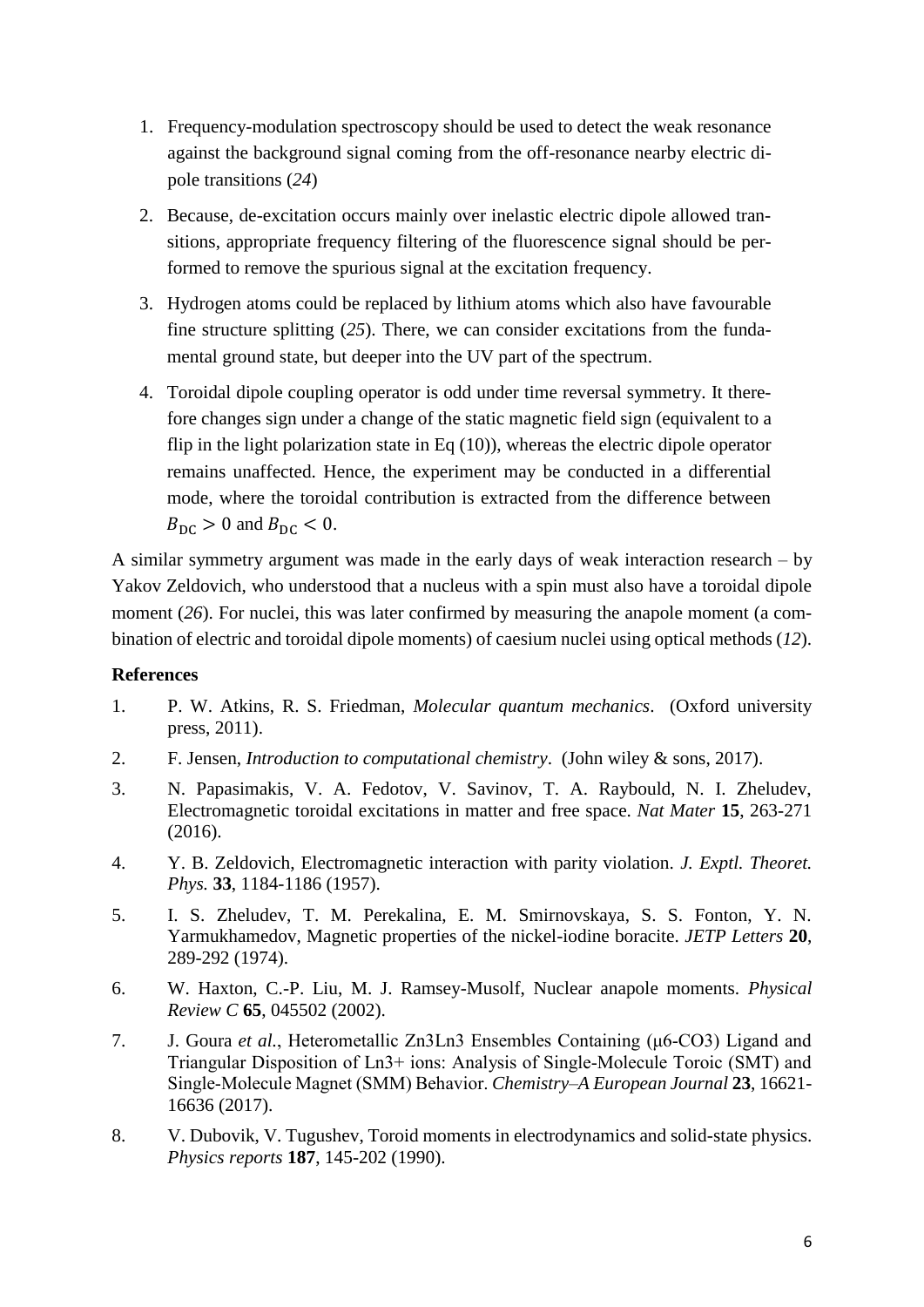- 9. T. Kaelberer, V. A. Fedotov, N. Papasimakis, D. P. Tsai, N. I. Zheludev, Toroidal Dipolar Response in a Metamaterial. *Science* **330**, 1510-1512 (2010).
- 10. T. Raybould *et al.*, Toroidal circular dichroism. *Physical Review B* **94**, 035119 (2016).
- 11. A. E. Miroshnichenko *et al.*, Nonradiating anapole modes in dielectric nanoparticles. *Nature communications* **6**, 1-8 (2015).
- 12. C. Wood *et al.*, Measurement of parity nonconservation and an anapole moment in cesium. *Science* **275**, 1759-1763 (1997).
- 13. A. Alves, A. C. O. Santos, K. Sinha, Collider detection of dark matter electromagnetic anapole moments. *Phys Rev D* **97**, (2018).
- 14. C. M. Ho, R. J. Scherrer, Anapole dark matter. *Phys Lett B* **722**, 341-346 (2013).
- 15. D. C. Latimer, Anapole dark matter annihilation into photons. *Phys Rev D* **95**, (2017).
- 16. N. A. Nemkov, A. A. Basharin, V. A. Fedotov, Nonradiating sources, dynamic anapole, and Aharonov-Bohm effect. *Physical Review B* **95**, (2017).
- 17. E. A. Marengo, R. W. Ziolkowski, Nonradiating sources, the Aharonov-Bohm effect, and the question of measurability of electromagnetic potentials. *Radio Sci* **37**, (2002).
- 18. G. N. Afanasiev, Simplest sources of electromagnetic fields as a tool for testing the reciprocity-like theorems. *J Phys D Appl Phys* **34**, 539-559 (2001).
- 19. V. A. Fedotov, A. V. Rogacheva, V. Savinov, D. P. Tsai, N. I. Zheludev, Resonant Transparency and Non-Trivial Non-Radiating Excitations in Toroidal Metamaterials. *Scientific Reports* **3**, 2967 (2013).
- 20. P. A. M. Dirac, *The principles of quantum mechanics*. (Oxford university press, 1981).
- 21. R. Mondal *et al.*, Relativistic interaction Hamiltonian coupling the angular momentum of light and the electron spin. *Physical Review B* **92**, 100402 (2015).
- 22. S. Hayami, M. Yatsushiro, Y. Yanagi, H. Kusunose, Classification of atomic-scale multipoles under crystallographic point groups and application to linear response tensors. *Physical Review B* **98**, 165110 (2018).
- 23. L. D. Landau, E. M. Lifshitz, *Quantum mechanics: non-relativistic theory*. (Elsevier, 2013), vol. 3.
- 24. G. C. Bjorklund, Frequency-modulation spectroscopy: a new method for measuring weak absorptions and dispersions. *Optics letters* **5**, 15-17 (1980).
- 25. W. Wiese, J. Fuhr, Accurate atomic transition probabilities for hydrogen, helium, and lithium. *Journal of physical and chemical reference data* **38**, 565-720 (2009).
- 26. Y. B. Zel'dovich, Parity nonconservation in the first order in the weak-interaction constant in electron scattering and other effects. *Sov. Phys. JETP* **9**, 682 (1959).

**Acknowledgments:** This work was supported by the UK's Engineering and Physical Sciences Research Council (Grant Nos. EP/M009122/1), the Singapore Ministry of Education [Grant No. MOE2016-T3-1-006 (S)] and [Grant No. MOE-T2EP50120-0005].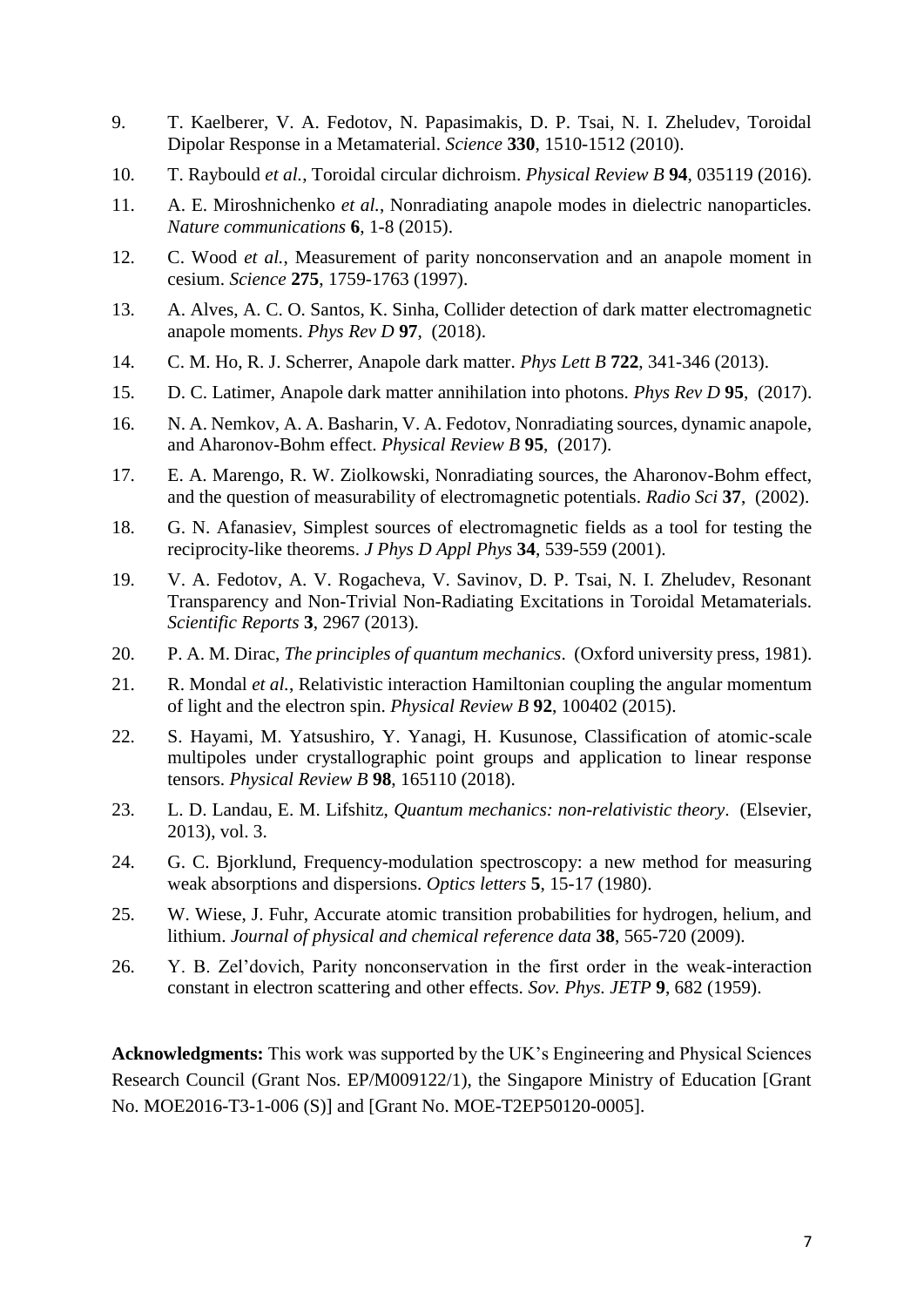**Authors contributions:** IK provided the quantum-mechanical description of toroidal spectroscopy; DW evaluated conditions for the applicability of toroidal spectroscopy; NIZ conceived the idea; all co-authors discussed the results and contributed to writing the manuscript.



**Fig. 1. Schematic illustrations of static electric, magnetic, and toroidal dipoles in classical electrodynamics**. In relativistic quantum physics, apart from magnetic and toroidal moments induced by charge currents, spin must be considered because it can also contribute to the toroidal dipole moment.



Fig. 2. Energy spectrum of the transition  $n^2S_{1/2} \rightarrow n'^2P_{3/2,1/2}$  as a func**tion of the static magnetic field**  $B_{DC}$ **.** Black, red and blue curves correspond to the ground state, to  $I = 1/2$  excited state manifold, and  $I = 3/2$  excited state manifold in the  $B_{DC} \rightarrow 0$  limit, respectively. Black dashed arrows indicate the toroidal transition; red dashed arrows indicate the electric dipole allowed primary de-excitation route. The quantum numbers in brackets refer to orbital angular momentum (first) and spin (second) projection, in the  $B_{\text{DC}} \rightarrow +\infty$  limit. Green double arrows indicate state mixing due to fine structure coupling.